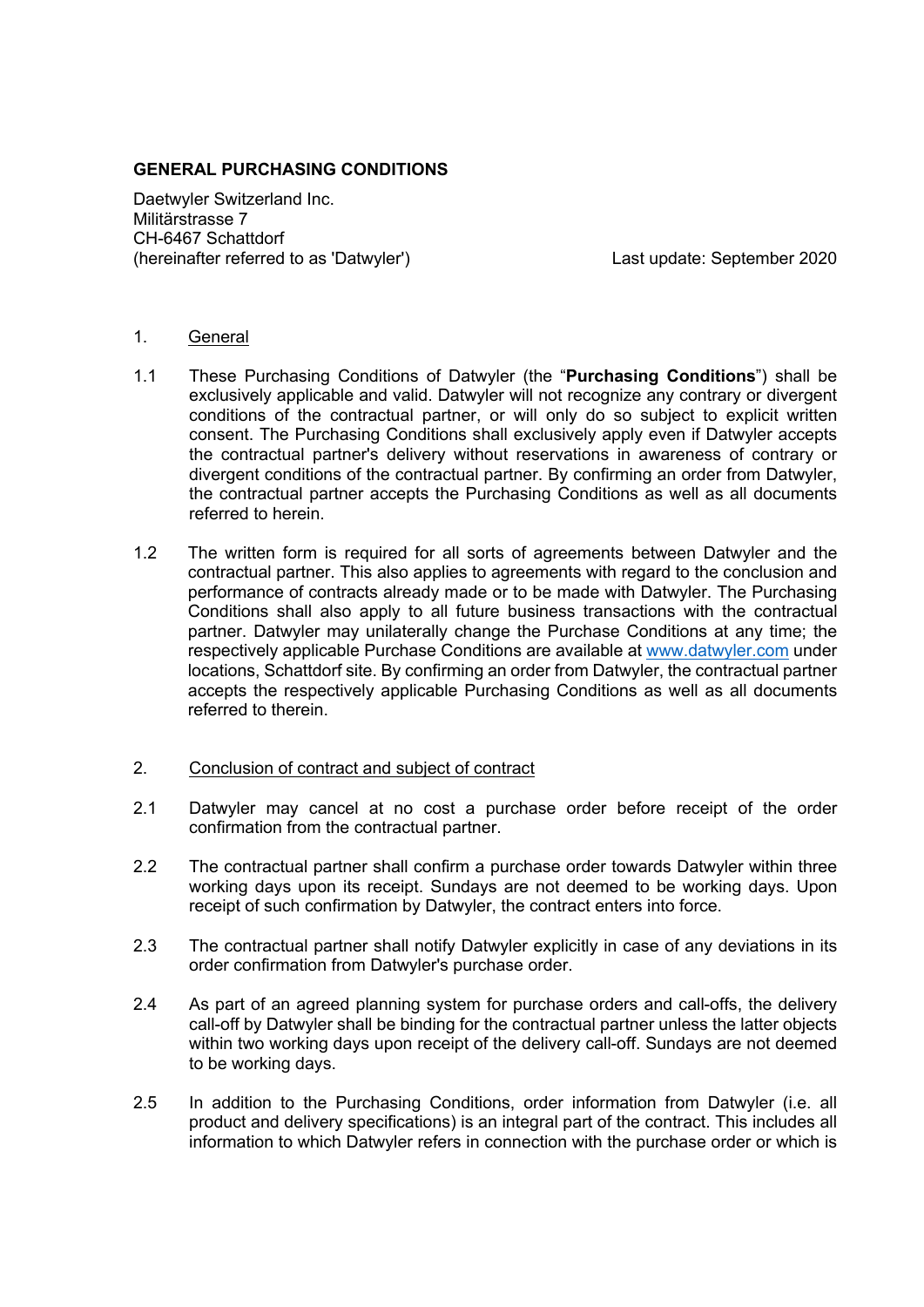contained in the documents appended to the purchase order (in particular performance specifications, technical documentation, etc.).

- 2.6 Subcontracting the whole order or parts thereof to third parties/subcontractors is only permitted with Datwyler's prior written consent.
- 2.7 In cases of contravention, Datwyler may withdraw from the contract with immediate effect without prejudice to its statutory rights.

## 3. Contractual documents and means of production

- 3.1 Documents and means of production of all types which Datwyler makes available to the contractual partner in connection with the purchase order/assignment, or which are manufactured or procured by the contractual partner on behalf of and at the expense of Datwyler, such as illustrations, calculations, drawings, drafts, manufacturing instructions, models, samples, prototypes, supplied materials and parts, tools, etc., shall remain or become the exclusive property of Datwyler insofar as no third-party property rights prevent this. Any protected rights to the aforementioned documents and means of production shall be exclusively reserved for Datwyler, insofar as no thirdparty rights prevent this. The contractual partner shall take all measures required for the transfer of these rights to Datwyler. Production documentation and means of production to which Datwyler has rights of ownership or copyright utilization rights must neither be used, reproduced, passed on, sold, pledged or made accessible to third parties, except for agreed or contractual purposes. In particular, said items must not be used to manufacture products for third parties. The information which is disclosed verbally or in writing to the contractual partner by Datwyler shall be treated by the contractual partner as confidential.
- 3.2 The processing or remodeling by the contractual partner of the materials made available by Datwyler pursuant to clause 3.1 shall be undertaken on behalf of Datwyler. If the contractual partner processes, inseparably mixes or combines the materials pursuant to clause 3.1 with other objects which do not belong to Datwyler, Datwyler shall acquire co-ownership of the new object in accordance with the proportion of the value of the object made available (purchase price plus value added tax) to that of the other processed, mixed or combined objects at the time of processing/remodeling. If the mixing or combination takes place in such a manner that the contractual partner's property is deemed as the main element, the contractual partner shall transfer coownership to Datwyler on a proportionate basis.
- 3.3 The contractual partner shall store Datwyler's materials separately as Datwyler's property in an appropriate and orderly manner prior to processing. The documents and means of production must be identified on each item as being Datwyler's property. The contractual partner shall also place Datwyler's co-owned property in appropriate storage.
- 3.4 The contractual partner shall insure tools belonging to Datwyler (and the materials and parts made available) at their value as new, at its own expense, against fire, water and theft losses. The contractual partner shall assign all compensation claims arising from this insurance to Datwyler. Datwyler hereby accepts such assignment.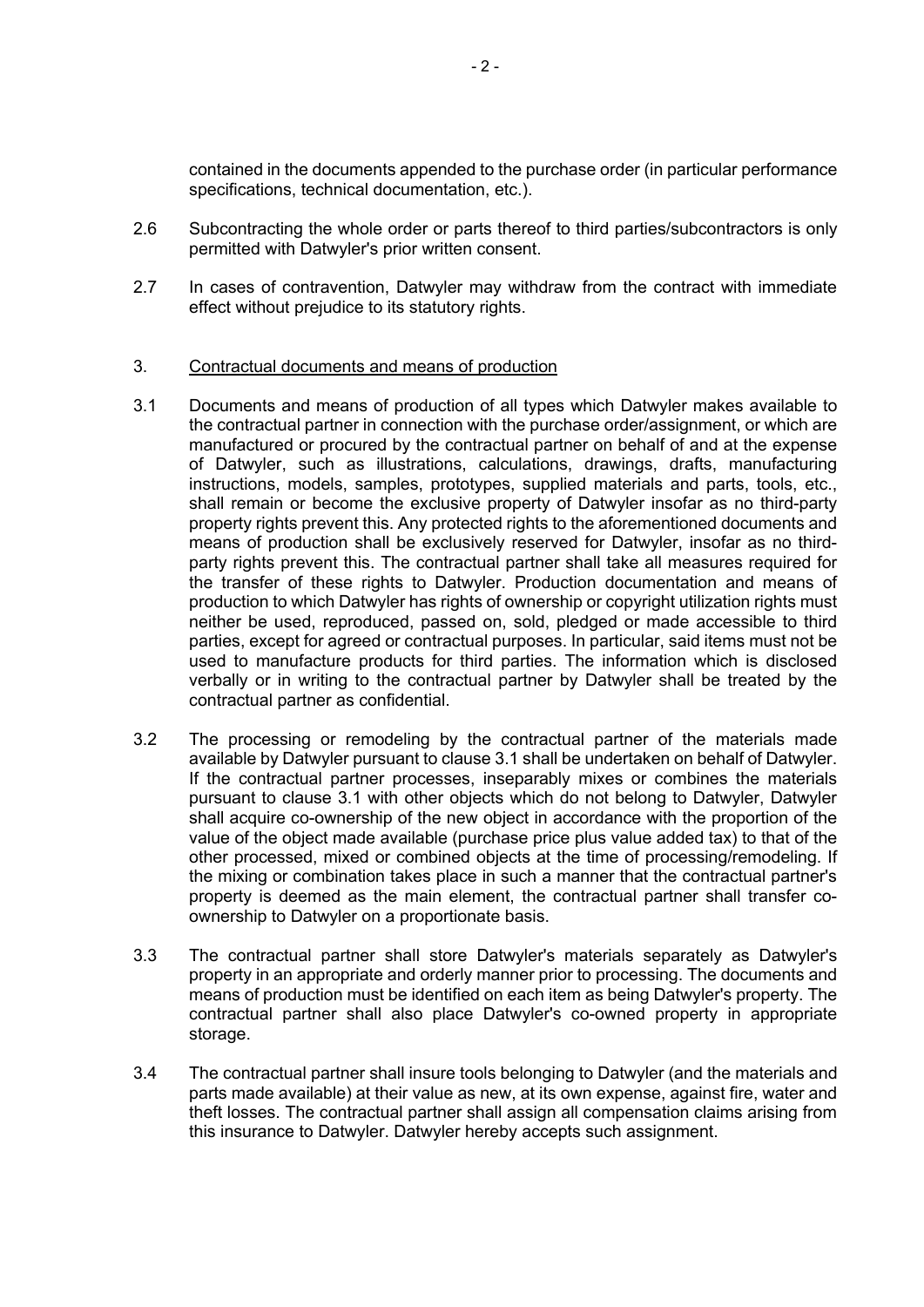- 3.5 The contractual partner shall carry out the necessary servicing and inspection work together with all maintenance and repair work on Datwyler's tools in time and at its own expense. The contractual partner shall notify Datwyler immediately of any incidents. In case of culpable omission, the contractual partner shall be liable for all resulting losses and damages incurred by Datwyler.
- 3.6 The contractual partner shall keep all production documents and means of production confidential. These may only be disclosed to third parties with explicit consent from Datwyler. The confidentiality obligation survives the termination of the contract and shall not lapse until the knowledge contained has become generally known.
- 3.7 If a contract does not come into force or if and when an order is completed, the contractual partner shall, without being requested, return to Datwyler the production documents and means of production belonging to Datwyler, semifinished and finished products (including those rejected by Datwyler as deficient) in proper condition, without retaining any copies, single parts, etc., or shall destroy or modify them so that they can no longer be used to manufacture the contractual products or any other goods. The contractual partner shall provide evidence of such destruction/modification at Datwyler's request. The contractual partner shall have no right of retention regarding the products due to Datwyler and regarding any rights pursuant to clause 3.
- 3.8 If the contractual partner culpably violates one of the duties set forth in clause 3., the contractual partner shall pay to Datwyler appropriate compensation in proportion to the gross value of the order affected by the violation of such duty. Datwyler explicitly reserves the right to claim higher damages incurred in each individual case.
- 3.9 The contractual partner is not permitted to mention or cite Datwyler as a reference in any marketing materials, publications or in any other way verbally or in writing unless with the explicit prior written consent of Datwyler.

### 4. Prices and payment conditions

- 4.1 The price stated by Datwyler in the purchase order is understood to exclude value added tax/sales tax and is binding. The price is understood to include packaging. Value added tax is always to be reported separately by the two parties. Price increase reservations require the explicit prior written consent of Datwyler. The prices are applicable 'DAP Datwyler factory' (Incoterms in the applicable valid version) unless agreed otherwise in writing.
- 4.2 Datwyler shall process invoices within the time limit if they show the order numbers as stated in the purchase order and are electronically forwarded to the e-mail address as indicated in the purchase order. The contractual partner is responsible for all noncompliance with this obligation. The contractual partner shall submit a certificate of origin or a corresponding declaration for goods not manufactured in Switzerland, at the latest together with the invoice.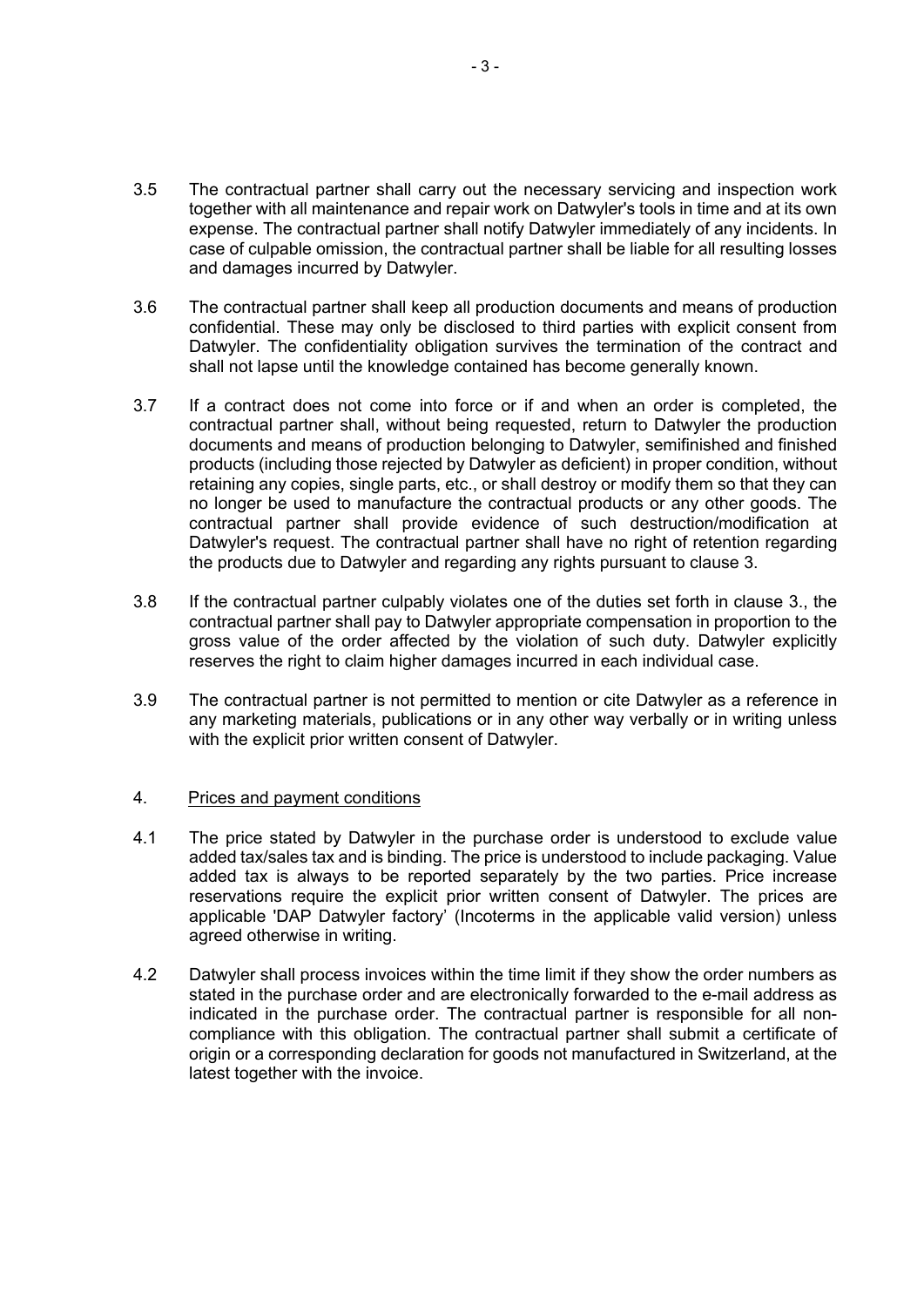4.3 Unless agreed otherwise, Datwyler shall pay in its own discretion as follows: within 30 days of receipt of invoice, with 3% discount, or within 90 days, strictly net. If the goods only arrive after the invoice, the date of receipt of goods is deemed to be the date of receipt of the invoice. Datwyler shall pay, in its own discretion, by transfer to banking or postal accounts or by sending collection-only checks. Cash on delivery and similar methods, and the costs thereof, shall not be accepted by Datwyler.

## 5. Offsetting and assignment

- 5.1 Offsetting of Datwyler's claims arising from the business relationship is only permitted if the contractual partner has a legally determined claim or a claim which has been explicitly recognized by Datwyler with which the contractual partner can offset. The foregoing also applies to the assertion of retention rights.
- 5.2. Assignments of claims are not permitted unless with Datwyler's prior written consent.

## 6. Ownership of contractual products

- 6.1 The contractual partner shall transfer ownership of the products manufactured according to Datwyler's production documents or with the help of Datwyler's means of production to Datwyler at the time of production. Clause 3.1 shall apply accordingly.
- 6.2 Retention of ownership by the contractual partner is excluded for any other deliveries.

### 7. Delivery and packaging

- 7.1 Partial deliveries by the contractual partner are basically not permitted, subject to Datwyler's prior explicit consent in writing.
- 7.2 The dates and deadlines stated in the purchase order are binding for the contractual partner. The ordered deliveries and services shall be received or performed at the location and on the date as determined by Datwyler.
- 7.3 If the contractual partner becomes aware that it will be prevented from performing the contract within the deadline set forth, it shall inform Datwyler immediately in writing. The contractual partner shall indemnify Datwyler for losses and damages incurred due to delayed or omitted notification.
- 7.4 The statutory provisions shall apply in respect of requirements and legal consequences of delayed delivery and/or performance. After expiry of an appropriate grace period, Datwyler is entitled to withdraw from the contract or to request compensation for damages in lieu of performance.
- 7.5 Datwyler may still withdraw from the contract in whole or in part even if the contractual partner is not responsible for exceeding the delivery deadline.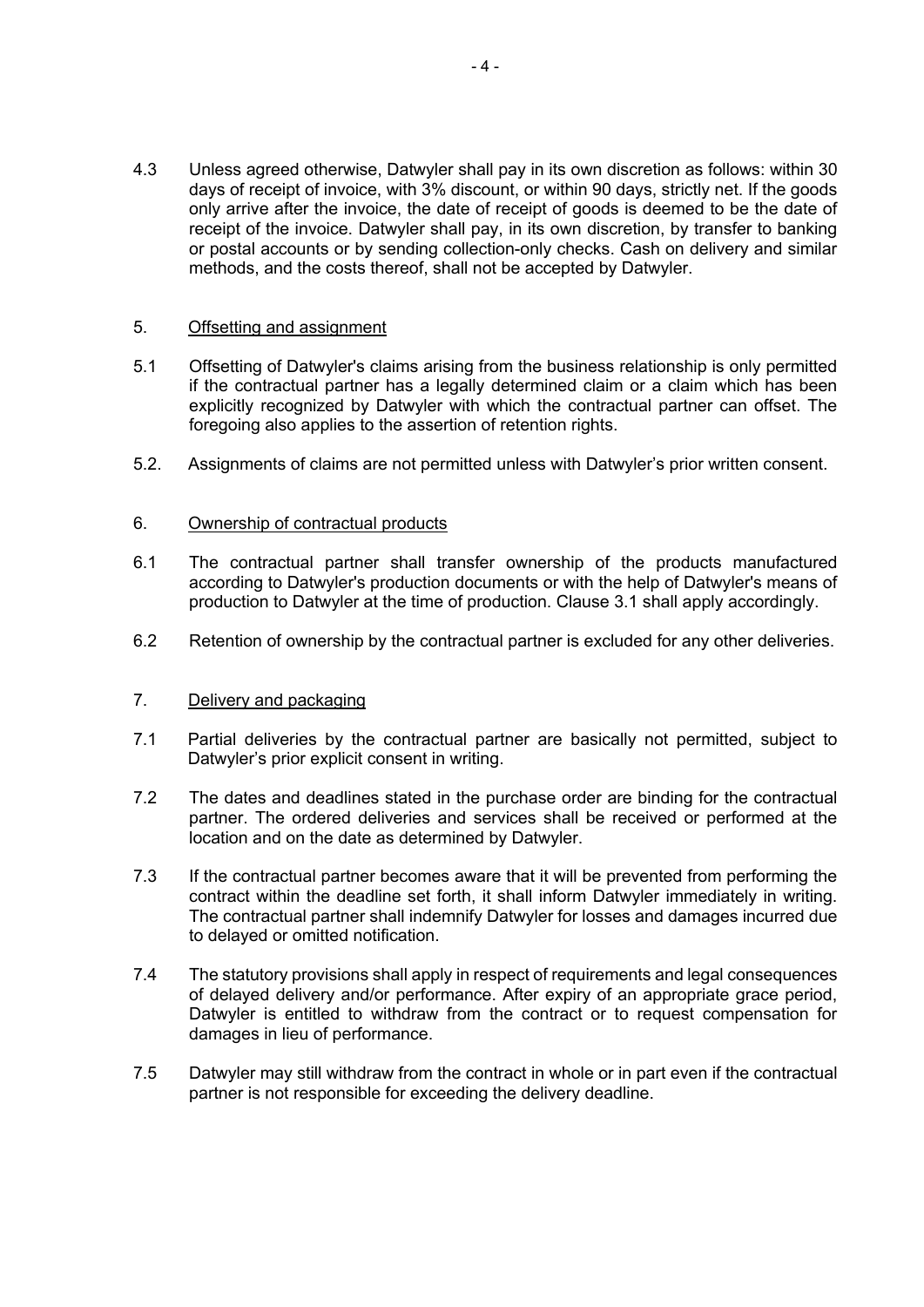7.6 The contractual partner shall use packaging which conforms to the relevant applicable and valid environmental and disposal regulations. Datwyler reserves the right to return the packaging. Datwyler is only obliged to return it if a specific written agreement exists.

# 8. Transport and transfer of risk

- 8.1 Deliveries are made and services are provided 'DAP Datwyler factory' (Incoterms in the applicable valid version). Datwyler shall designate the factory on the purchase order. If, in exceptional cases, Datwyler bears the costs of transport, the contractual partner shall commission the forwarder designated by Datwyler. For customs clearance, the contractual partner shall use the customs clearance agent designated by Datwyler. If Datwyler does not issue an instruction, the contractual partner shall as a general rule select the most economical means of dispatch. Datwyler shall only refund higher costs if they are attributable to Datwyler's explicitly stated packaging and dispatch instructions. The contractual partner shall provide proof for these higher costs.
- 8.2 A delivery note stating Datwyler's order number shall be enclosed with every delivery. The delivery note shall also include information on the gross and net weight. In case of partial deliveries, the remaining quantity for subsequent deliveries shall be stated. The dispatch and delivery documents and any other documents relating to the purchase order/orders shall show Datwyler's order number which was included in the purchase orders/orders. If the contractual partner omits identification with the Datwyler order number, Datwyler shall not be responsible for delays in processing.
- 8.3 In a clearly visible manner, the contractual partner shall mark its delivery/objects delivered with the information according to the valid VDA guidelines, or at least with the following information: contractual partner including address, designation of delivered parts/products, Datwyler article numbers, quantity, delivery date, batch number.
- 8.4 In addition, Datwyler's transport and customs clearance guidelines shall apply.

# 9 Acceptance and warranty

- 9.1 If Datwyler is prevented from acceptance/approval of the deliveries or services and from performing the associated obligations and duties (such as the drawing up of the list of inspection and of defects) due to force majeure or other events which Datwyler cannot foresee and for which Datwyler is not responsible, and which only occur after conclusion of the contract, or of which Datwyler is unaware when the contract is concluded, or due to strikes and lawful lockouts, Datwyler shall be released from such obligations for the period and in accordance with the scope of the effects of such circumstances. Datwyler shall inform the contractual partner accordingly.
- 9.2 Datwyler is entitled to refuse acceptance/approval of deliveries made before the agreed delivery and acceptance dates. Goods delivered early may be sent back to the contractual partner at its expense and risk, or may be stored with third parties.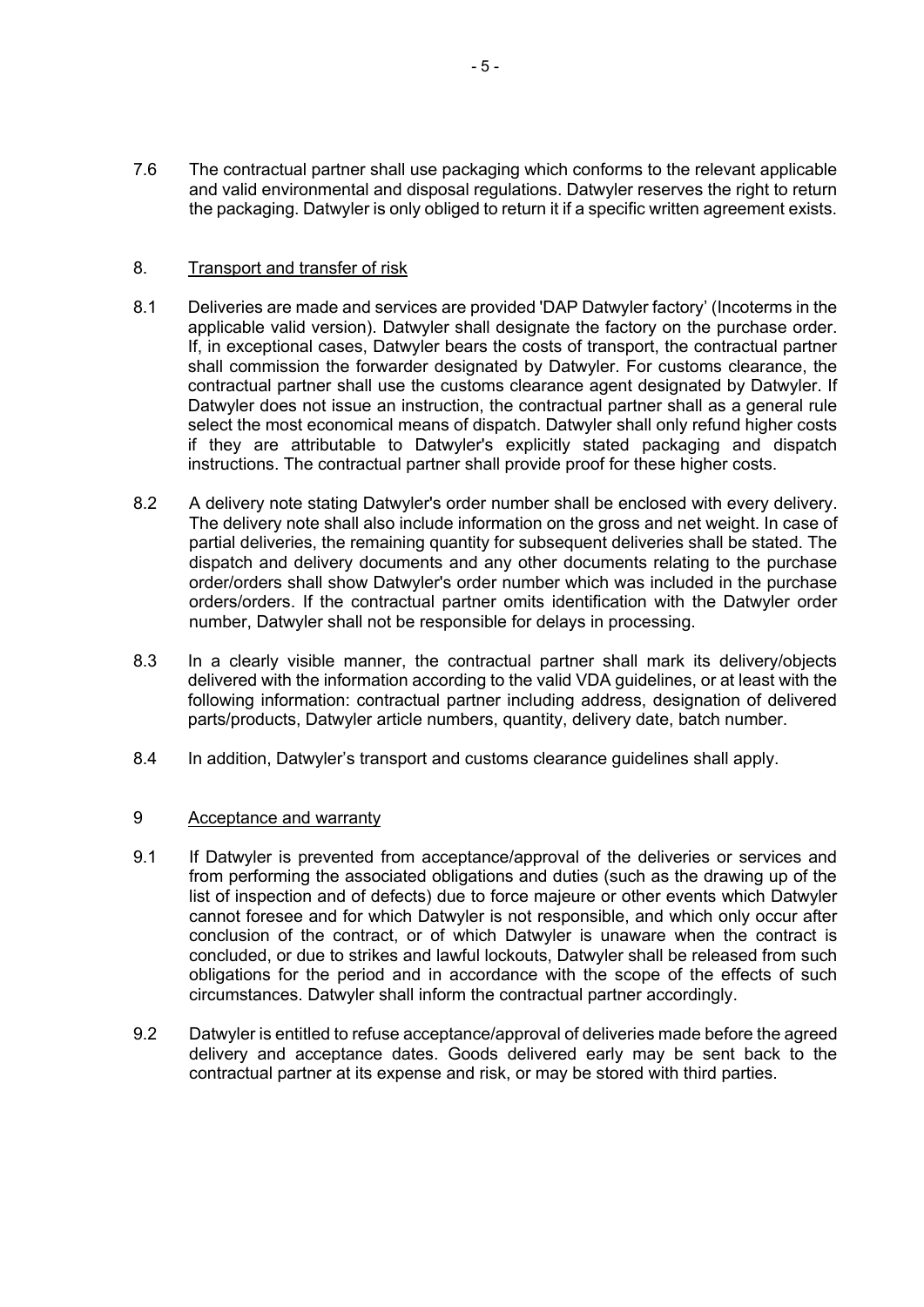- 9.3 If the contractual partner violates the packaging or dispatch regulations, Datwyler may refuse to accept the contractual products without defaulting on acceptance.
- 9.4 The deliveries shall comply with the statutory and official provisions applicable to their distribution and use as valid at the time of delivery, in particular occupational safety, accident prevention and other safety regulations, the fire prevention regulations of the responsible area and the provisions concerning prevention of immissions and environmental damage as applicable at the set-up location (Datwyler expects environmental protection certificate ISO 14001), and with the recognized rules of engineering. The requirements of any quality assurance agreement concluded with Datwyler shall be adhered to. Without the need for special reference on the purchase order, the safety equipment required according to the valid accident prevention regulations shall also be delivered.
- 9.5 By confirming a purchase order from Datwyler, the contractual partner accepts the applicable valid version of the "Datwyler Supplier Code of Conduct", available at www.datwyler.com under "Supplier", and shall comply with its principles and requirements.
- 9.6 Warranty is based on the statutory provisions unless stipulated otherwise by these Purchasing Conditions.
- 9.7 Datwyler may raise complaints regarding defects as follows: for evident defects, within ten days after receipt of the delivery; for complex subassemblies, within twenty days after receipt of the delivery; and for hidden defects, within ten days of discovery.
- 9.8 The warranty period for contractual products is thirty-six months calculated from the transfer of risk.
- 9.9 In addition to statutory warranty claims, Datwyler may return the defective delivery at the contractual partner's cost and risk and may, in its sole discretion, request replacement or reworking. The contractual partner shall bear the necessary expenses. In imminent danger or especially urgent cases, Datwyler may, without setting a grace period, rectify itself the identified defects at the cost of the contractual partner, or may have them rectified by third parties. After replacement or reworking, the entire warranty period re-starts again.
- 9.10 The contractual partner shall inform Datwyler about potential errors and potential or actual dangers which have affected its customers (or their customers) due to its deliveries or services.

### 10. Product liability and insurance

10.1 If a damaged or injured party asserts claims arising from product liability and/or from any other basis of liability against Datwyler based on domestic or foreign law, the contractual partner is obliged to fully indemnify Datwyler in respect of the damage compensation claims upon first request, provided that the cause is to be found in the contractual partner's sphere of control and organization.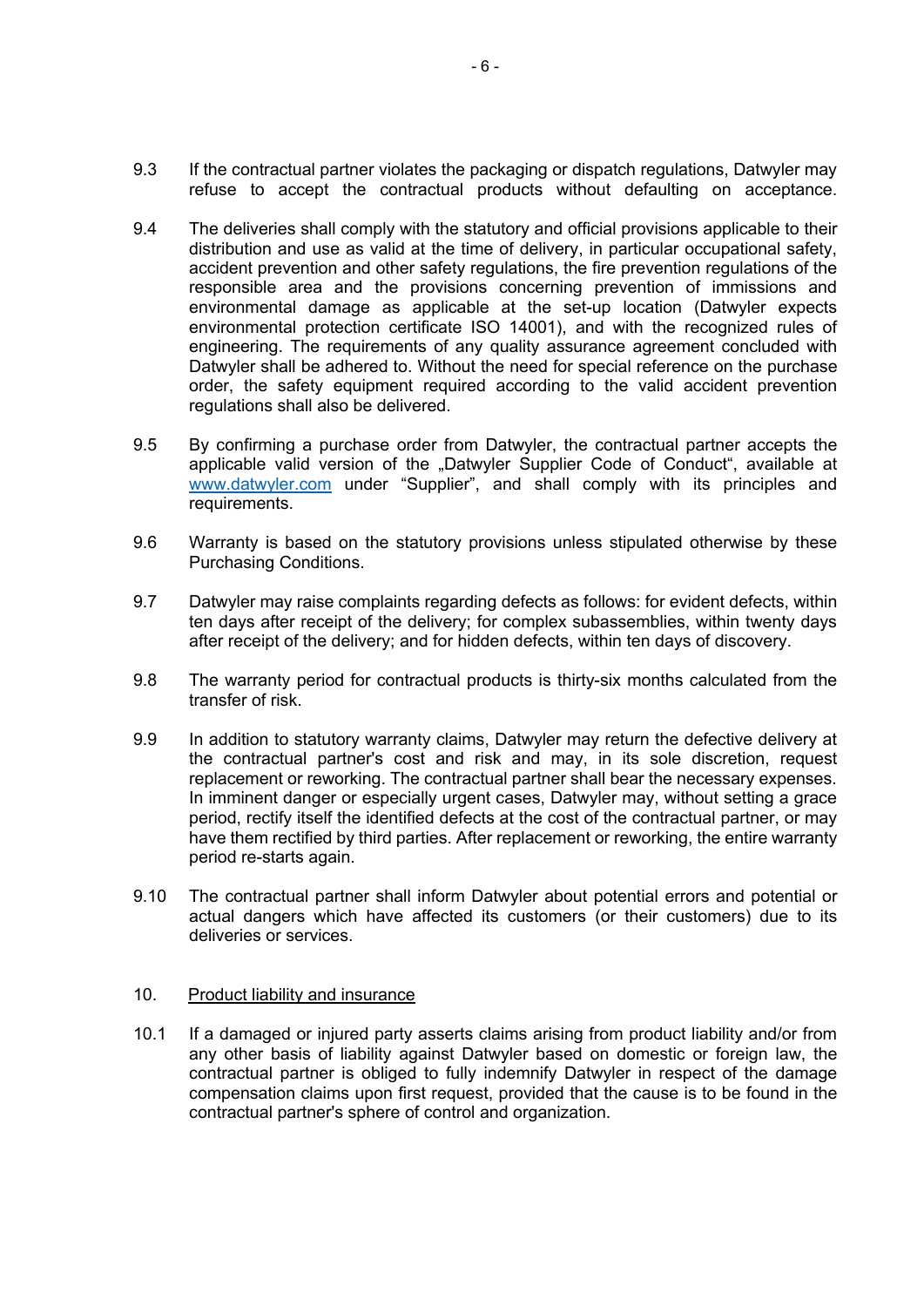- 10.2 As part of its liability for cases of damage or loss as defined in clause 10.1, the contractual partner shall reimburse all expenses pursuant to Art. 41 ff. and 419 ff. OR (Swiss Code of Obligations) and to any other applicable provisions which arise from or in connection with a recall action launched by Datwyler. Insofar as possible and reasonable, Datwyler shall inform the contractual partner about the content and scope of the recall measures to be undertaken, and shall give it the opportunity to comment.
- 10.3 The contractual partner shall maintain a product liability insurance with a sum insured which is appropriate to the specific products and sectors. Datwyler explicitly points out that it acts among others as a supplier to the automotive industry as well as a manufacturer of food and pharmaceutical packaging, which is deemed to be already known to the contractual partner when it takes out insurance. Any further damage compensation claims due to Datwyler shall not be affected.

### 11. Commercial property rights

- 11.1 The contractual partner confirms that no rights of third parties are violated by Datwyler in connection with the contractual partner's deliveries and services.
- 11.2 Upon first written request, the contractual partner shall fully indemnify Datwyler in respect of claims which a third party asserts due to violation of its rights. The obligation to indemnify also relates to all expenses which Datwyler necessarily incurs due to or in connection with claims asserted by a third party. At Datwyler's request, the contractual partner shall assist Datwyler with court proceedings or shall enter into legal disputes at its own costs. Datwyler shall only conclude agreements, and in particular settlements, with third parties with the contractual partner's consent.
- 11.3 The statute of limitations is 10 years.
- 12. Liability
- 12.1 The contractual partner shall be liable towards Datwyler for all losses and damages caused and shall fully indemnify Datwyler regardless of negligence or fault.
- 12.2 Datwyler herewith excludes all liability to the fullest extent legally permitted.
- 12.3 The liability exclusion as per clause 12.2 shall also apply to the personal liability of the directors, officers, employees, staff, representatives and vicarious agents of Datwyler.
- 13. Confidentiality

The information communicated to Datwyler in connection with a purchase order is not deemed to be confidential, unless agreed otherwise in writing.